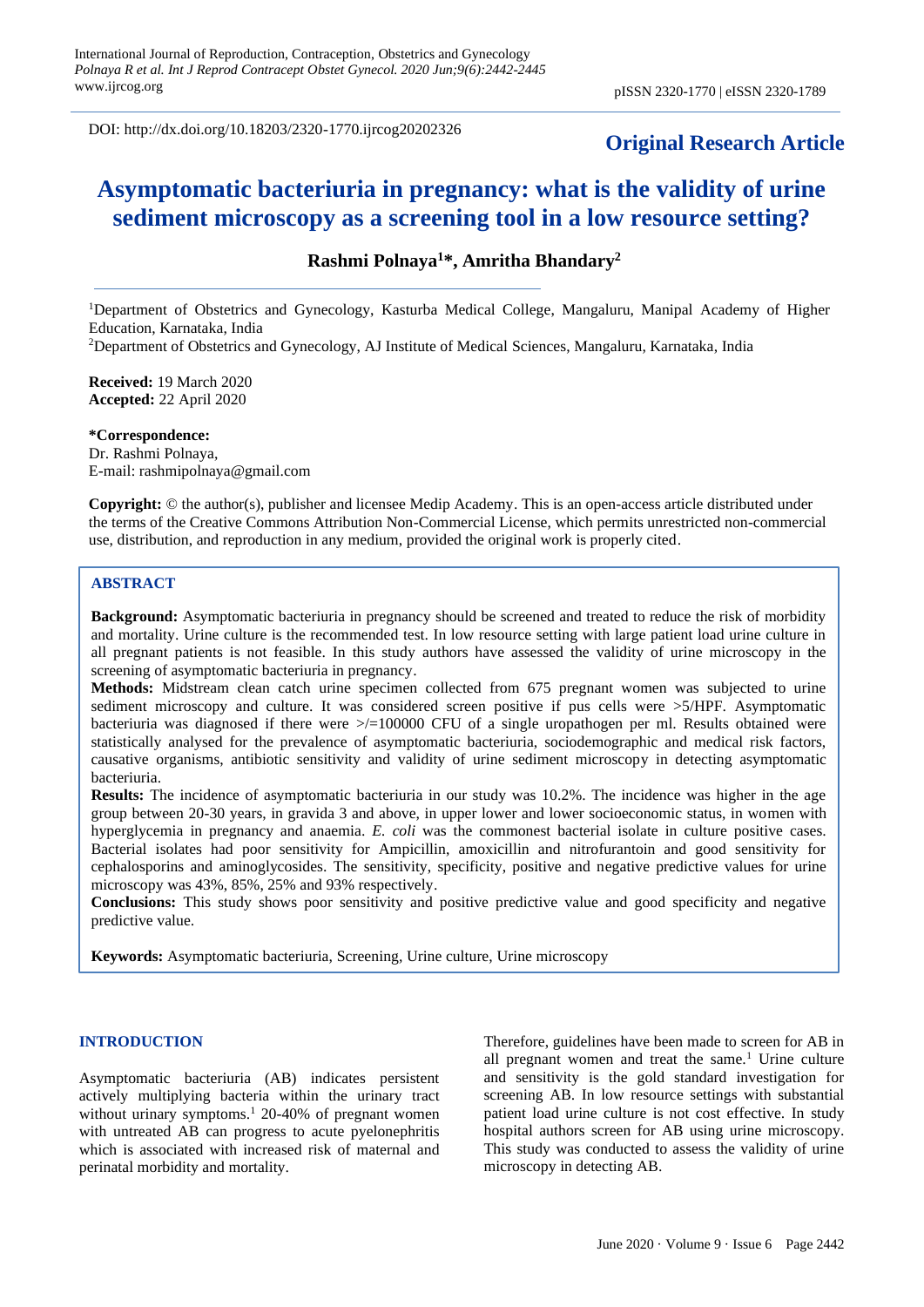## **METHODS**

This was a prospective cross-sectional study conducted at Government Lady Goschen Hospital, Mangaluru, Karnataka, India. Study period was from October 2007 to September 2008. Study population included pregnant women attending antenatal clinics during the study period. Women with symptoms of urinary tract infection and history of antibiotic use in the past two weeks were excluded from the study.

Midstream clean catch urine sample was collected in sterile containers and specimen were sent to microbiology laboratory within one hour for processing. One part of the sample was sent for urine sediment microscopy where about 5-10 ml of urine was centrifuged at 2000 rpm for 5 minutes and the sediment was studied in approximately 10 HPF to detect pus cells and bacteria and then averaged. It was considered screen positive if pus cells were >5/HPF.

Another part of the urine specimen was sent for culture and sensitivity testing. Urine was plated onto sheep blood agar plate and MacConkey agar plate with 0.001 ml loop by calibrated loop method. The plates were incubated aerobically and read at 24 and 48 hours. AB was diagnosed if there were  $\ge$ /=100000 CFU of a single uropathogen per ml. Isolates were identified to species level using standard methods and their antibiotic sensitivities were tested using Kirby Bauer disc diffusion technique. Urine samples producing non-significant or mixed growth were excluded from the study. Participation of the women was voluntary after obtaining valid consent. All information obtained was kept confidential and women with AB were treated with antibiotics.

#### *Statistical analysis*

Data was analysed using SPSS 17.0. Results obtained were analysed for the prevalence of AB, sociodemographic factors such as age, parity and socioeconomic status (using modified Kuppuswamy scale) and medical risk factors such as hyperglycemia in pregnancy and anemia. Chi square test was used to assess difference between proportions and p value of  $< 0.05$  was considered as statistically significant. Bacterial isolates and their antibiotic sensitivity were analysed. Validity of urine sediment microscopy in detecting AB was tested by calculating sensitivity, specificity, positive and negative predictive values.

#### **RESULTS**

Among the 675 pregnant women who were screened 69 were diagnosed with AB. Prevalence of AB was calculated to be 10.2%. The sociodemographic factors and medical risk factors are shown in Table 1.

| <b>Risk factors</b>                              | <b>Positive urine</b><br>culture, $N$ $(\frac{9}{6})$ | <b>Total</b><br>number | Chi square<br>value | p value |
|--------------------------------------------------|-------------------------------------------------------|------------------------|---------------------|---------|
| Age, years                                       |                                                       |                        |                     | 0.02    |
| $\leq 20$                                        | $0(0.0\%)$                                            | 60                     | 7.59                |         |
| $20 - 30$                                        | $60(12.1\%)$                                          | 492                    |                     |         |
| $>30$                                            | $9(7.3\%)$                                            | 123                    |                     |         |
| <b>Parity</b>                                    |                                                       |                        |                     |         |
| G <sub>1</sub>                                   | 27 (9.3%)                                             | 288                    |                     | 0.04    |
| G2                                               | 18 (7.6%)                                             | 234                    | 8.11                |         |
| G <sub>3</sub>                                   | 18 (17.6%)                                            | 102                    |                     |         |
| G <sub>4</sub> and above                         | 6(11.7%)                                              | 51                     |                     |         |
| Socioeconomic status (modified Kuppuswamy scale) |                                                       |                        |                     |         |
| Upper                                            | $0(0.0\%)$                                            | $\Omega$               |                     | < 0.001 |
| Upper middle                                     | $3(8.3\%)$                                            | 36                     |                     |         |
| Lower middle                                     | $12(4.7\%)$                                           | 252                    | 21.82               |         |
| Upper lower                                      | 36 (11.7%)                                            | 306                    |                     |         |
| Lower                                            | 18 (22.2%)                                            | 81                     |                     |         |
| Hyperglycaemia in pregnancy                      | 24 (25.8%)                                            | 93                     | 28.54               | < 0.001 |
| Anemia (haemoglobin $\langle 11g\% \rangle$ )    | 54 (15.1%)                                            | 357                    | 19.8                | < 0.001 |

#### **Table 1: Sociodemographic factors and medical risk factors in cases with asymptomatic bacteriuria.**

Mean age of study population was  $24.86$  (SD = 1.84, range 18-43) and majority of them were primigravidae (42.6%) belonging to lower socioeconomic status (45.3%). There was a higher incidence of AB in the age group of 20-30 years (p value  $\langle 0.02 \rangle$ ) and among third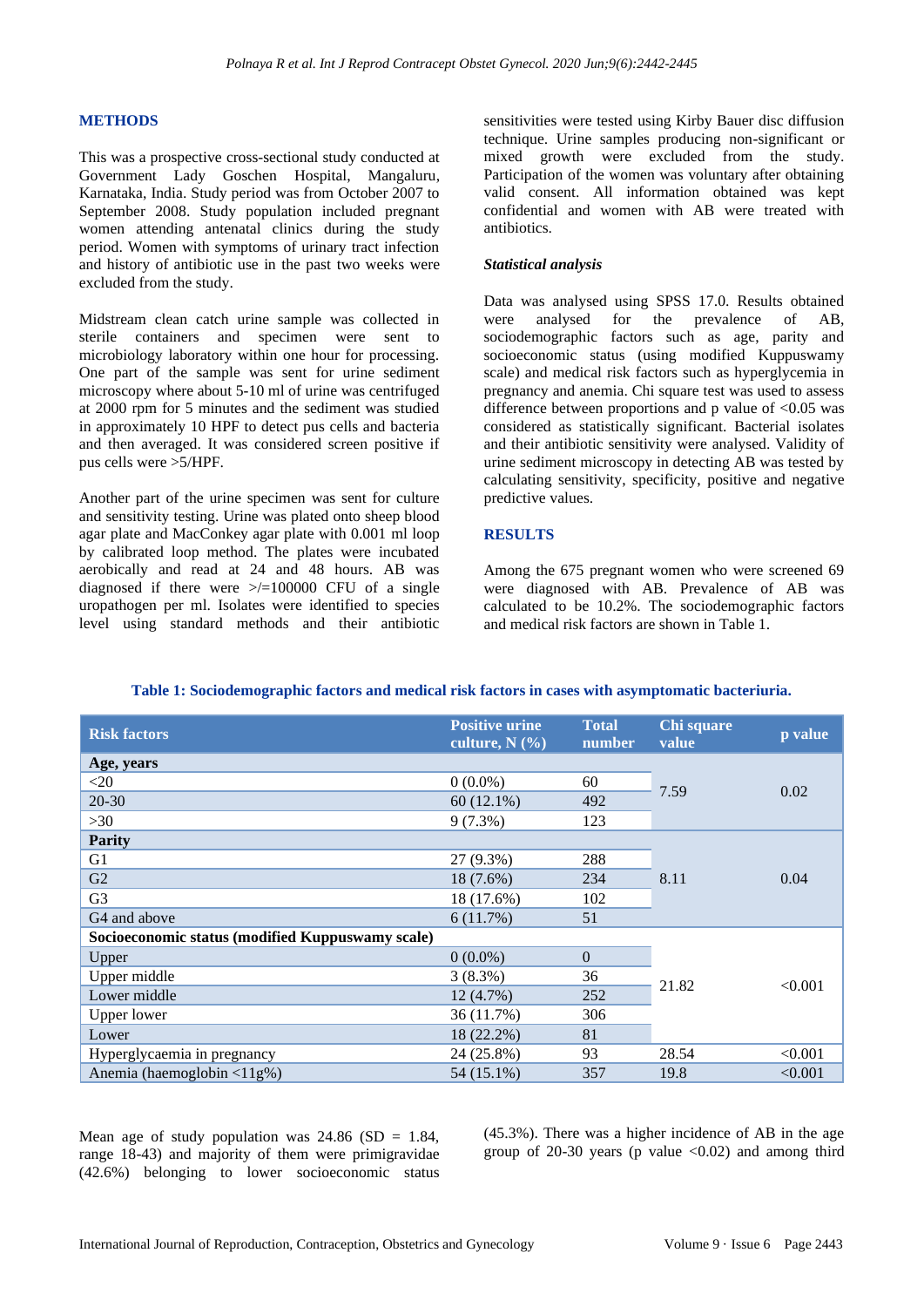gravida and above ( $p$  value  $\langle 0.04 \rangle$  which was statistically significant.

The incidence of AB was higher in those belonging to upper lower and lower socioeconomic status which was statistically significant (p value  $\langle 0.001 \rangle$ ). Women with hyperglycaemia in pregnancy and anaemia had a higher incidence of AB (p value  $<0.001$ ).

The microbiologic isolates in the culture positive specimen constituted: *E. coli* (60.8%), *Pseudomonas* (21.7%), *Klebsiella* (13%), Group B *Streptococcus* (4.3%). Antibiotic sensitivity of the bacterial isolates is shown in Table 2. *E. coli* had good sensitivity for antibiotics such as Amikacin (78.5%), Cefotaxim (92.8%), Cefuroxime (92.8%), Cotrimoxazole (64.2%), Gentamicin (78.5%), Norfloxacin (64.2%) and Tobramycin (64.2%) whereas poor sensitivity for Ampicillin (14.2%), Amoxicillin (0%) and Nitrofurantoin (14.2%).

The sensitivity of urine sediment microscopy was calculated to be 0.435 (0.256-0.632), specificity 0.851 (0.796-0.894), positive predictive value 0.25 (0.142- 0.402) and negative predictive value 0.93 (0.883-0.958), 95% CI.

| <b>Antibiotics tested</b> | Escherichia coli<br>$(N=42)$ | <b>Pseudomonas</b><br>$(N=15)$ | <b>Klebsiella</b><br>$(N=9)$ | <b>Group B</b><br><i>Streptococcus</i> $(N=3)$ |
|---------------------------|------------------------------|--------------------------------|------------------------------|------------------------------------------------|
| Ampicillin                | $6(14.2\%)$                  | $0(0.0\%)$                     | $0(0.0\%)$                   | $0(0.0\%)$                                     |
| Amoxicillin               | $0(0.0\%)$                   | $0(0.0\%)$                     | $0(0.0\%)$                   | $0(0.0\%)$                                     |
| Amikacin                  | 33 (78.5%)                   | 15 (100%)                      | $9(100\%)$                   | $3(100\%)$                                     |
| Cefotaxim                 | 39 (92.8%)                   | 12 (80%)                       | $9(100\%)$                   | $0(0.0\%)$                                     |
| Cefuroxime                | 39 (92.8%)                   | 3(20%)                         | $6(66.6\%)$                  | $3(100\%)$                                     |
| Cotrimoxazole             | 27 (64.2%)                   | $0(0.0\%)$                     | $6(66.6\%)$                  | $3(100\%)$                                     |
| Gentamicin                | 33 (78.5%)                   | 3(20%)                         | $9(100\%)$                   | $3(100\%)$                                     |
| Norfloxacin               | 27 (64.2%)                   | 3(20%)                         | $9(100\%)$                   | $3(100\%)$                                     |
| Nitrofurantoin            | $6(14.2\%)$                  | $0(0.0\%)$                     | $0(0.0\%)$                   | $0(0.0\%)$                                     |
| Netilmycin                | 42 (100%)                    | 15 (100%)                      | 3(33.3%)                     | $0(0.0\%)$                                     |
| Nalidixic acid            | $9(21.4\%)$                  | $0(0.0\%)$                     | $6(66.6\%)$                  | $0(0.0\%)$                                     |
| Tobramycin                | 27 (64.2%)                   | 15 (100%)                      | $9(100\%)$                   | $0(0.0\%)$                                     |

## **DISCUSSION**

The incidence of AB in this study population was 10.2%. This incidence is similar to the Indian studies by Rajarathnam A et al, i.e., 13.2% and Verma A et al i.e.12.27%, whereas in western population the incidence is much lower as seen in a study by Sheiner E et al with an incidence of  $2.5\%$ <sup>2-4</sup> This may be due to lower socioeconomic status in the population catered to by study hospital as depicted in Table 1.

Moreover, the incidence of hyperglycemia in pregnancy and anaemia are higher in study population as shown in Table 1 which are known risk factors for UTI.

The commonest organism isolated in the specimens of AB in this study was *E. coli* (60.8%) which was comparable with other studies. 5,6

In this study authors found that there is poor bacterial sensitivity for commonly used antibiotics such as ampicillin, amoxicillin and nitrofurantoin which is comparable to other studies where they found poor bacterial sensitivity to Ampicillin but in contrast showed good sensitivity to nitrofurantoin. 5,6

A good screening test should have good sensitivity, specificity and predictive values. In this study authors found that urine sediment microscopy has poor sensitivity i.e., 43% and positive predictive value i.e., 25% and good specificity (85%) and NPV (93%). This finding is in contrast to earlier study by Abyad A which showed a higher sensitivity (94.4%) and specificity (95%) using the same cut-off values for pus cells in microscopy.<sup>7</sup> A study by Etminan-Bakhsh M et al using cut off of 6 or more pus cells per HPF showed a sensitivity of 100% and specificity of 64%, the drawback of this study being a small sample size. $8$  A study by Alfred AO et al where pus cells more than 5 per HPF and or bacteria more than or equal to one per HPF is used as cut off, sensitivity was found to be 90.9% and specificity was 49.3%.<sup>9</sup> In another study by Gyang MD et al using cut off as more than or equal to 2 pus cells per HPF gave a sensitivity of 66.7% and a specificity of 82.3% whereas using cut-off as more than or equal to 3 pus cells per HPF had a sensitivity of 33.3% and specificity 95.4% thus reducing the sensitivity and improving specificity. <sup>10</sup> However, these studies have not specified if centrifuged urine specimen were used.<sup>9,10</sup> Several recent studies have concluded that the sensitivity of various screening tests for AB such as dipstick tests for leukocyte esterase and nitrates and urine microscopy was